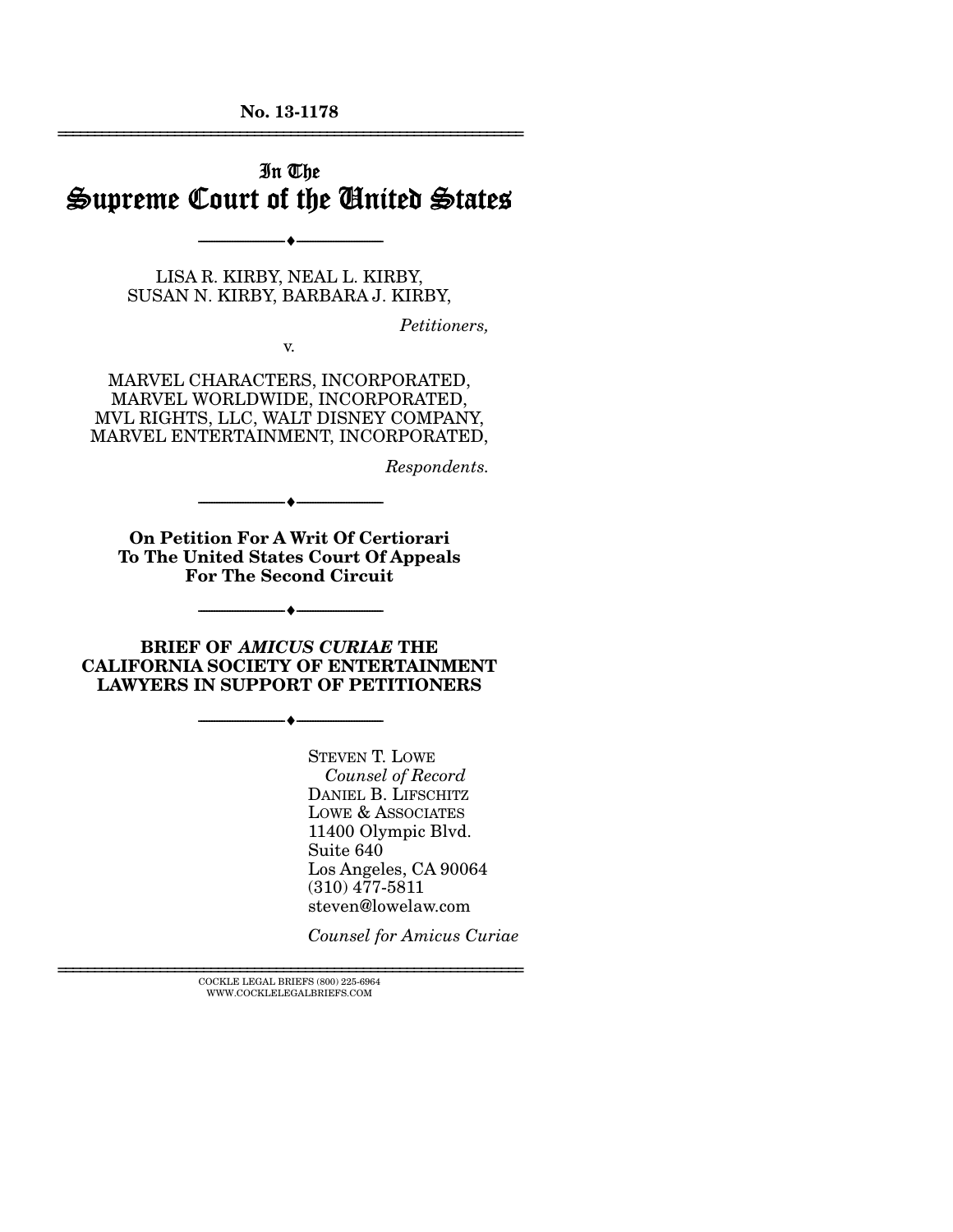# TABLE OF CONTENTS

# Page

|                            |                                                                                                                                  | $\mathbf{i}$ |
|----------------------------|----------------------------------------------------------------------------------------------------------------------------------|--------------|
|                            |                                                                                                                                  | ii           |
| INTERESTS OF AMICUS CURIAE |                                                                                                                                  | 1            |
|                            | SUMMARY OF ARGUMENT                                                                                                              | 3            |
|                            |                                                                                                                                  | 5            |
| Α.                         | The Second Circuit Employed Law Unsup-<br>ported By Its Own Precedent, the Text of<br>the Copyright Act, or the Language of This | 5            |
|                            | B. The Court of Appeals' Ability to Engage In<br>Outcome-Oriented Jurisprudence Stems<br>Directly From Its Curation Of Nebulous  | 8            |
| C.                         | The Second Circuit's Use Of The "Instance"<br>and Expense" Test Creates Unnecessary<br>Uncertainty In Copyright Law, Chilling    | 12           |
|                            |                                                                                                                                  | 15           |
|                            |                                                                                                                                  |              |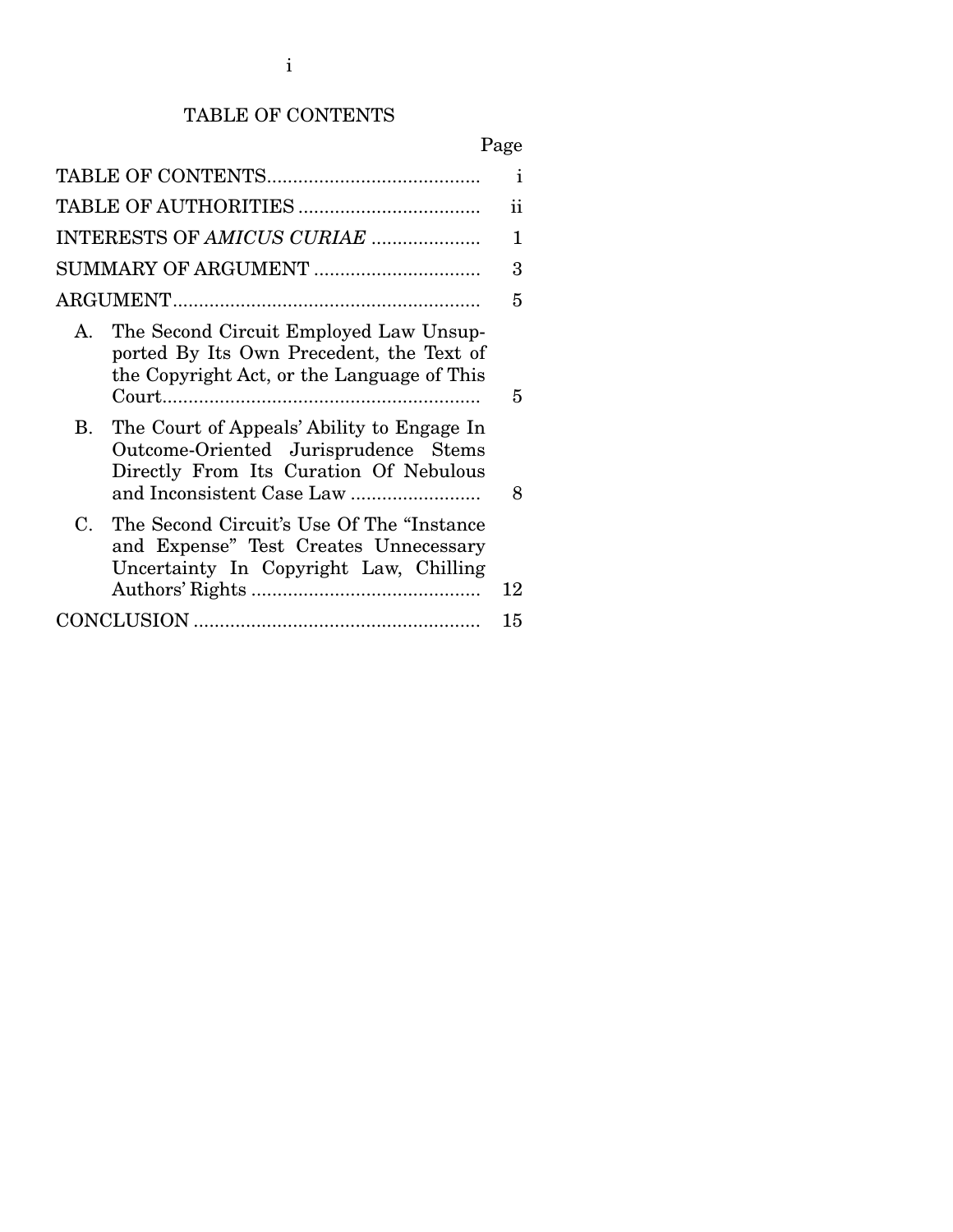## TABLE OF AUTHORITIES

# Page

## CASES

| Brattleboro Publishing Co. v. Winmill Publish-<br>ing Corp., 369 F.2d 565 (2d Cir. 1966)6, 10    |
|--------------------------------------------------------------------------------------------------|
| Clackamas Gastroenterology Assocs., P.C. v.                                                      |
| Community for Creative Non-Violence v. Reid,                                                     |
| Consumer Product Safety Comm'n v. GTE                                                            |
| Estate of Burne Hogarth v. Edgar Rice Bur-<br>roughs, Inc., 342 F.3d 149 (2d Cir. 2003)7, 10, 14 |
| Feist Publications, Inc. v. Rural Tel. Serv. Co.,                                                |
| Fogerty v. Fantasy, Inc., 510 U.S. 517 (1994)  13, 14                                            |
| Greyhound Corp. v. Mt. Hood Stages, Inc., 437                                                    |
| Hallford v. Fox Entm't Group, Inc., 2013 U.S.<br>Dist. LEXIS 19625, 9-10 (S.D.N.Y. 2013)14       |
|                                                                                                  |
| Hoehling v. Universal City Studios, Inc., 618                                                    |
| INS v. Cardoza-Fonseca, 480 U.S. 421 (1987)5                                                     |
| Lin-Brook Builders Hardware v. Gertler, 352                                                      |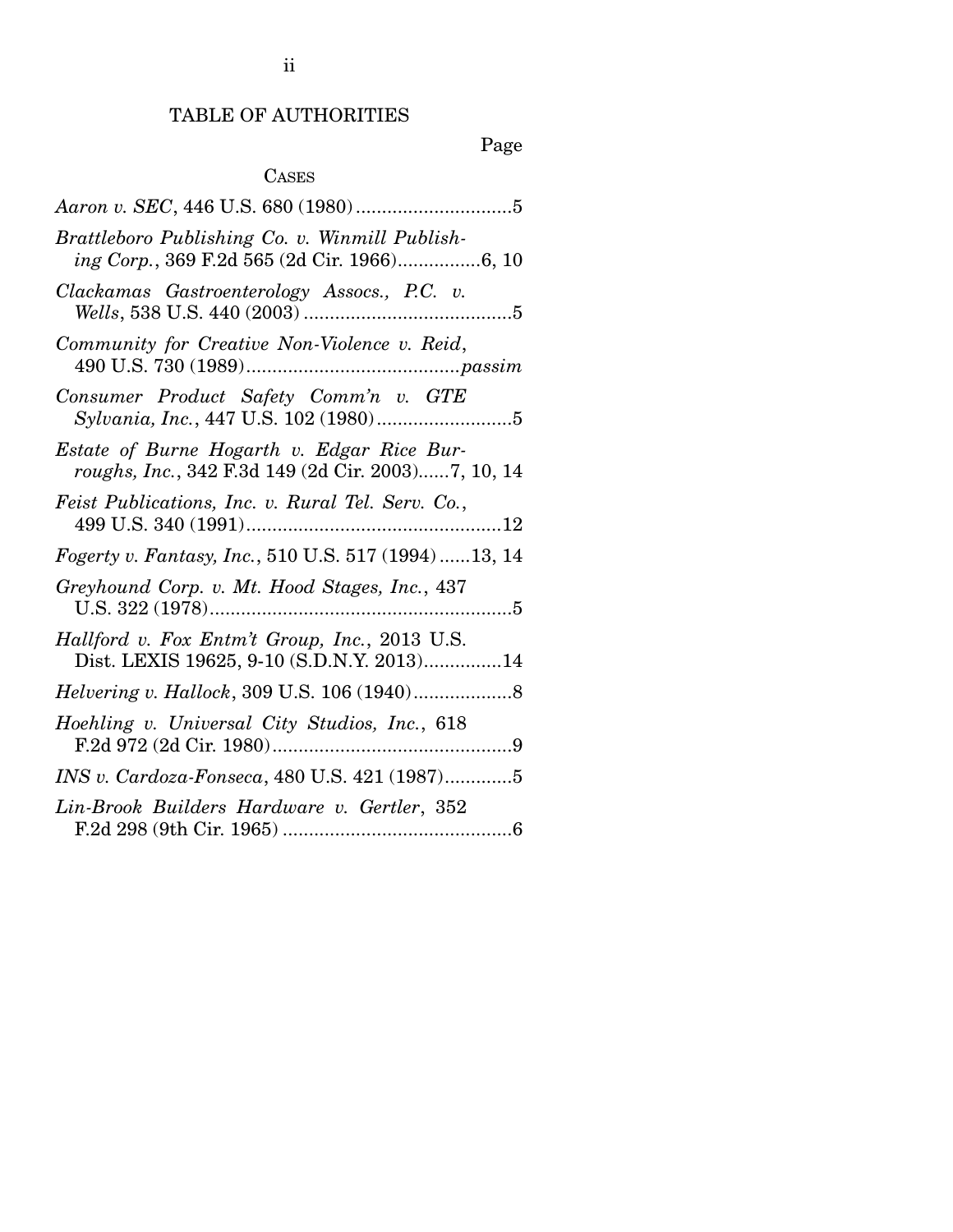TABLE OF AUTHORITIES – Continued

# Page

| Martha Graham School & Dance Foundation,<br>Inc. v. Martha Graham Center of Contempo-<br>rary Dance, Inc., 380 F.3d 624 (2d Cir. 2004)11 |
|------------------------------------------------------------------------------------------------------------------------------------------|
| Matthew Bender & Co. v. West Publ'g Co., 240                                                                                             |
| Mills Music, Inc. v. Snyder, 469 U.S. 153 (1985) 5                                                                                       |
| Nationwide Mut. Ins. Co. v. Darden, 503 U.S.                                                                                             |
|                                                                                                                                          |
| Petrella v. MGM, 188 L. Ed. 2d 979 (2014)4                                                                                               |
| Picture Music, Inc. v. Bourne, Inc., 457 F.2d<br>1213 (2d Cir. 1972), cert. denied, 409 U.S.                                             |
| Playboy Enterprises, Inc. v. Dumas, 53 F.3d 549                                                                                          |
| Tufenkian Import/Export Ventures, Inc. v.<br>Einstein Moomjy, Inc., 338 F.3d 127 (2d Cir.                                                |
| Twentieth Century Fox Film Corp. v. Enter-<br>tainment Distribution, 429 F.3d 869, 881 (9th                                              |
| United States v. Silk, 331 U.S. 704 (1947)10                                                                                             |
| Yardley v. Houghton Mifflin Co., 108 F.2d 28                                                                                             |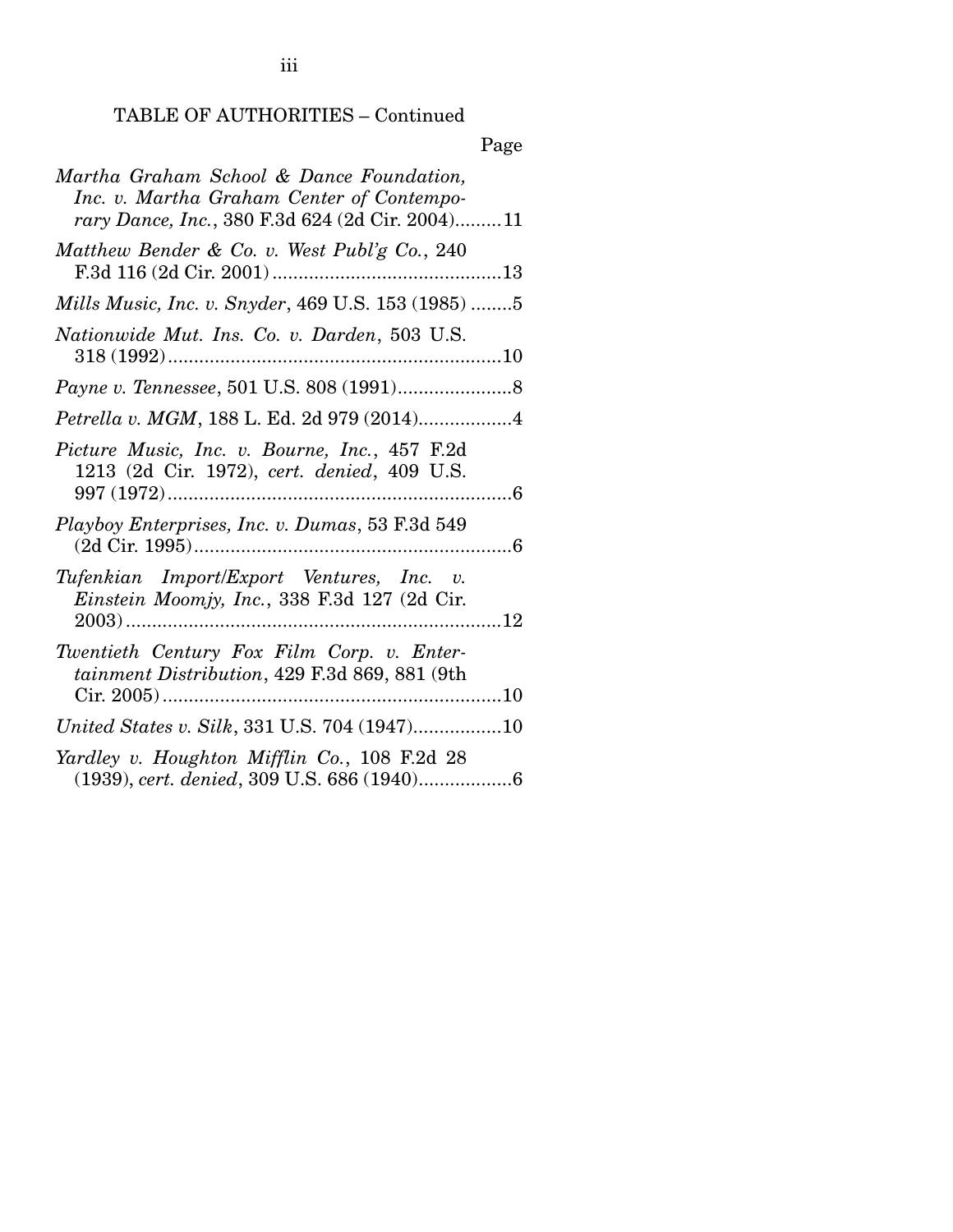iv

### TABLE OF AUTHORITIES – Continued

Page

### **STATUTES**

17 U.S.C. § 26 (1976 ed.) .................................... *passim*

### OTHER AUTHORITIES

| 1 P. Goldstein, GOLDSTEIN ON COPYRIGHT (2005)                                                                                                                                              |
|--------------------------------------------------------------------------------------------------------------------------------------------------------------------------------------------|
| 3 MELVILLE NIMMER AND DAVID NIMMER,                                                                                                                                                        |
| Arthur L. Miller, The Pretrial Rush to Judgment:<br>Are the "Litigation Explosion," "Liability<br>Crisis," and Efficiency Cliches Eroding Our<br>Day In Court And Jury Trial Commitments?, |
| Hon. W.G. Young, <i>Vanishing Trials – Vanishing</i><br>Juries - Vanishing Constitution, 40 SUFFOLK                                                                                        |
| Litman, Copyright, Compromise, and Legisla-<br>tive History, 72 CORNELL L. REV. 857 (1987)6                                                                                                |
| R. Stern et al., SUPREME COURT PRACTICE 232                                                                                                                                                |
| Robert P. Burns, The Death of the American                                                                                                                                                 |
| Steven T. Lowe & Daniel Lifschitz, Death of<br>Copyright, the Sequel, THE COMPUTER & IN-                                                                                                   |
| Steven T. Lowe, Death of Copyright, L.A.                                                                                                                                                   |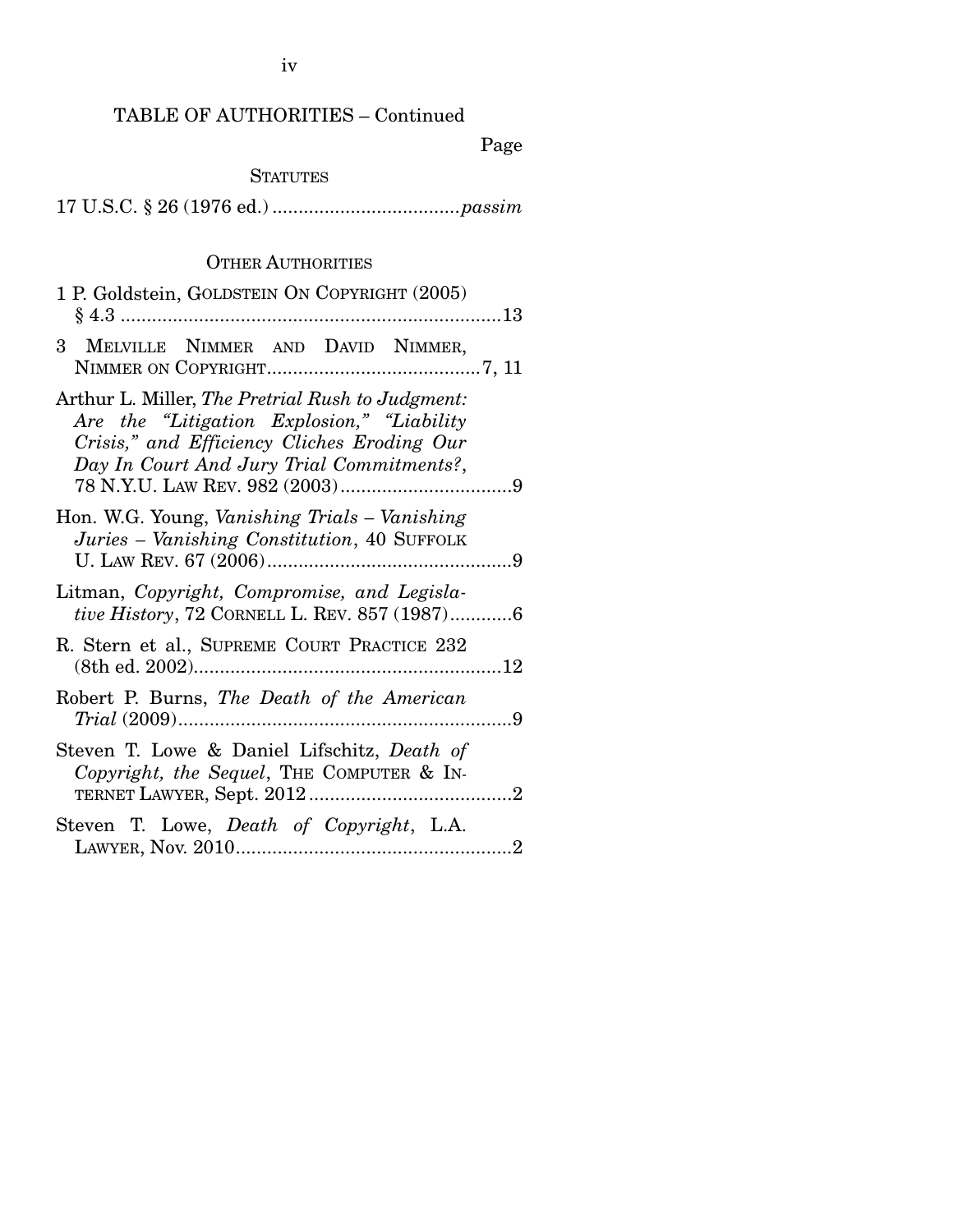### **INTERESTS OF** *AMICUS CURIAE*<sup>1</sup>

*Amicus curiae* the California Society of Entertainment Lawyers (CSEL) is a recently formed non-profit, non-partisan, professional organization of attorneys representing authors, screenwriters, songwriters, and other creators of intellectual property in the entertainment industry, including television, film, and music. CSEL seeks to balance the influence of the international conglomerates within the television, film, and music industries through education, public-policy advocacy, legislation, and litigation, in this case as *amicus curiae*.

 Due to their limited resources and relative ignorance of the law, individual creators in the entertainment industry are at a great disadvantage relative to corporate entities (such as studios and publishers) when attempting to protect or exploit their intellectual property. When creative professionals and studios face one another in court over alleged violations of intellectual property rights, these limitations most often result in decisive victories for

<sup>1</sup> Pursuant to Supreme Court Rule 37.6, counsel for *amicus* certify that no counsel for a party authored this brief in whole or in part, and no counsel or party made a monetary contribution intended to fund the preparation or submission of this brief. No person other than *amicus* made such a monetary contribution. The parties have been given at least ten days' notice of *amicus curiae*'s intention to file this brief and both parties have consented to the filing.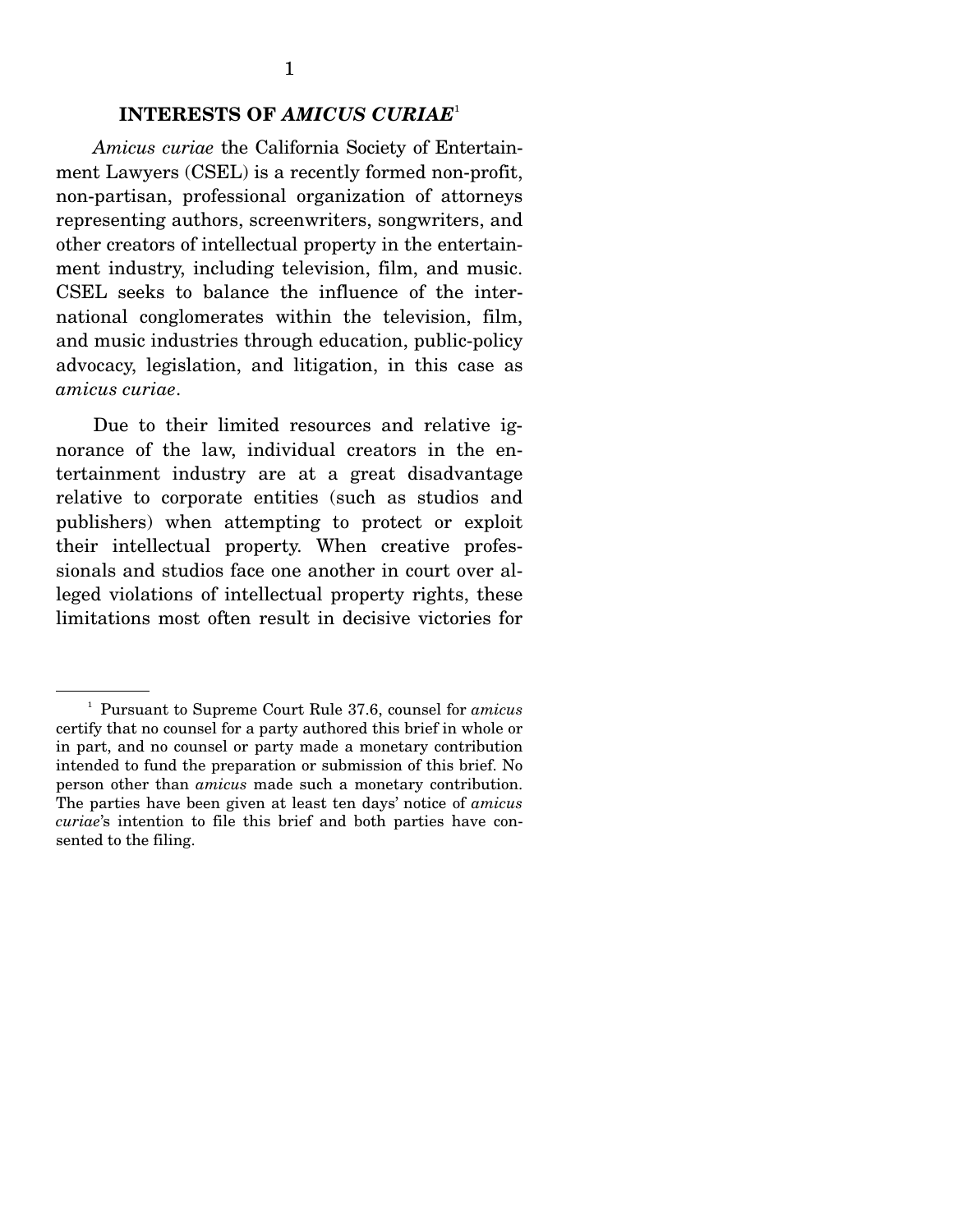studio and network defendants.<sup>2</sup> CSEL seeks to level the playing field by providing informative counseling and advice to creator-litigants as to best practices for protecting and enforcing their rights, as well as advocating their interests to those in a position to correct perceived deficiencies in their legal protections.

 The federal work for hire doctrine is of profound significance to freelance authors, including many clients of CSEL members. In their petition for certiorari, Petitioners have demonstrated in detail the inconsistencies of the Second Circuit's ruling pertaining to the "instance and expense" test used to characterize work for hire, as well as the erroneous legal conclusions justifying this Court's intervention. CSEL agrees with Petitioner that the controversial use of the "instance and expense" test to recharacterize the copyrightable works created by independent contractors under the Copyright Act of 1909 as works made for hire is ripe for resolution by the court, as it directly affects the uniform application of a federal body of law. This case provides a clean vehicle for

*<sup>2</sup> See* Steven T. Lowe, *Death of Copyright*, L.A. LAWYER, Nov. 2010, at 32, 34-35, *available at* http://www.loweandassociatespc. com/press/publications/death-of-copyright (identifying 18 cases within the Second Circuit decided between 1991 and 2010 in which the studio or network defendants prevailed); Steven T. Lowe & Daniel Lifschitz, *Death of Copyright, the Sequel*, THE COMPUTER & INTERNET LAWYER, Sept. 2012, at 1, 7 nn.15, 18, *available at* http://www.loweandassociatespc.com/press/publications/ death-of-copyright-the-sequel (identifying 3 more cases decided within the Second Circuit in 2010 and 2011 in which the studio or network defendants prevailed).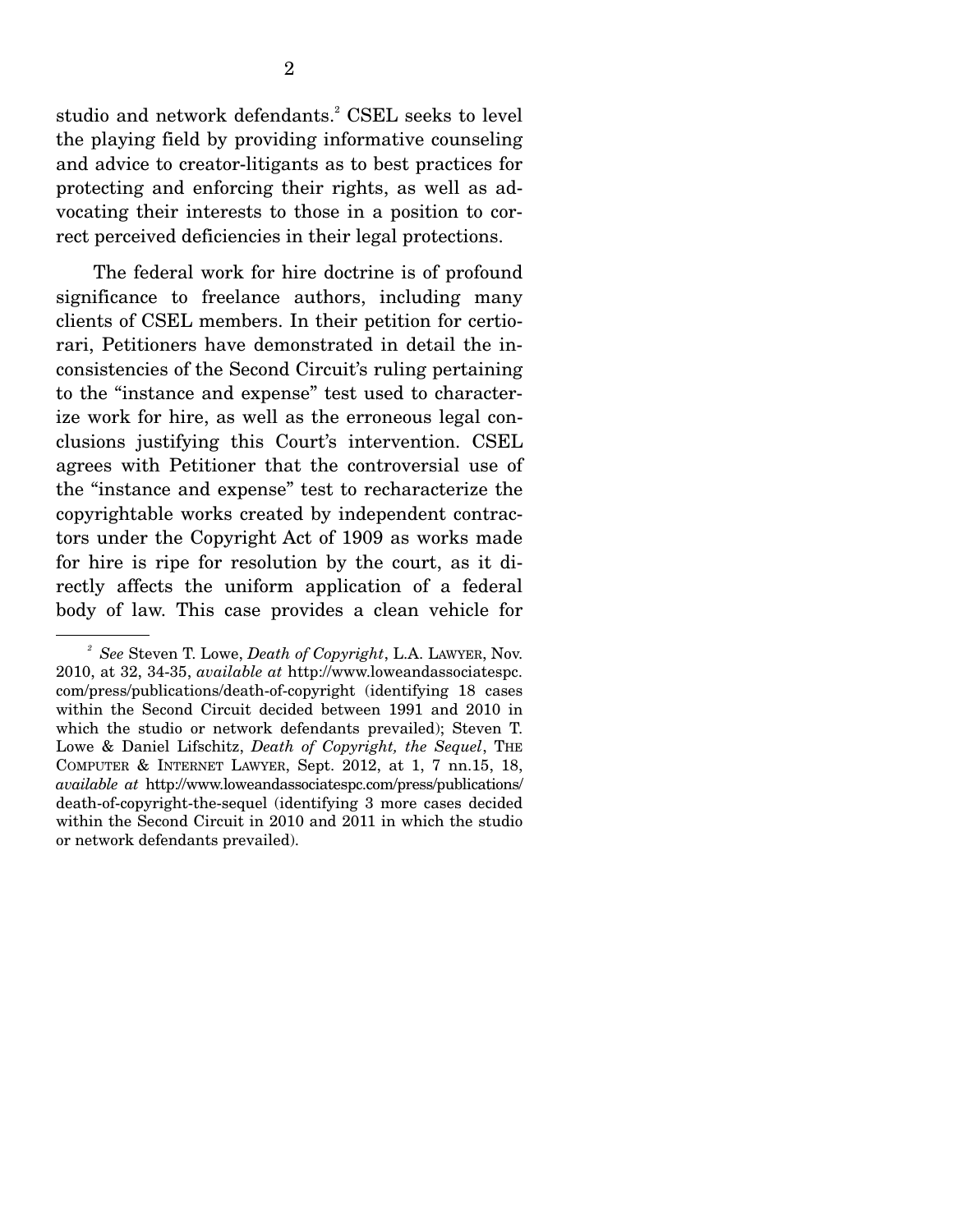resolving the conflict, as the issue of whether or not the subject matter of the lawsuit constituted works for hire under the 1909 Act was dispositive of Petitioner's copyright claim.

#### **SUMMARY OF ARGUMENT**

--------------------------------- ---------------------------------

 The decision rendered by the Second Circuit Court of Appeals in this case (the "Opinion") is symptomatic of the inconsistent (and often incoherent) state of modern copyright jurisprudence. Despite the clear legal doctrines laid out by Congress and this Court pertaining to the adjudication of copyright claims, district and appellate courts frequently subvert those doctrines with contrary and outcome-oriented rulings, destabilizing the copyright ecosystem in the process. The instant case is yet another example of this worrisome trend in action.

 As detailed in Petitioner's brief (the "Cert Petition"), the problematic structure of the "instance and expense" test allowed the analysis of this case to be engineered in a wholly lopsided manner, inuring to the benefit of Respondents. The court of appeals acknowledged the fundamental gaps in the Second Circuit's case law – the errant development of a test for labeling commissioned work as made for hire under the 1909 Copyright Act, based upon a misreading of decisions concerning implied licenses – only to brush those observations aside in favor of blind adherence to *admittedly incorrect law*. Going further, the court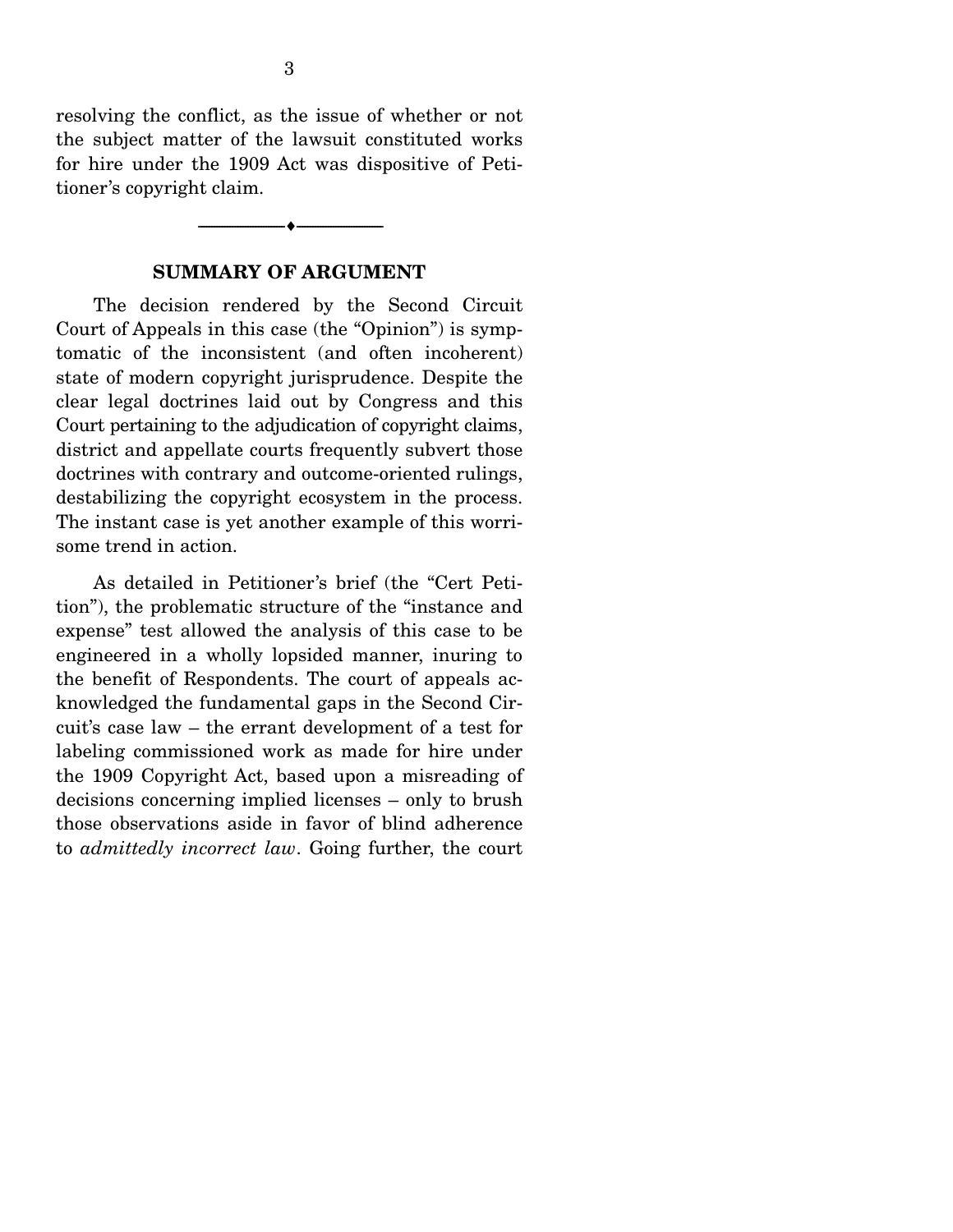compacted the deluge of factors relevant to exercising the test into a base-level hurdle that nearly any defendant can satisfy. Finally, the court brushed aside contrary facts (including contractual language indicating that Marvel simply *purchased* the material in question and received copyright *assignments*) by acting as fact-finder instead of allowing the issue to be

considered by a jury.

 The results-driven approach engaged in by the court of appeals is endemic in modern litigation, whereby federal judges have used contradictory case law to upend numerous core tenets of copyright law, from statutory limitations on work for hire to the protection of an author's work against infringement. For instance, until May of this year, judges had been abusing the equitable doctrine of laches to cut short the statute of limitations on copyright claims mandated by Congress in the Copyright Act. Thankfully, this Court stepped in to end that practice; Justice Ginsburg writing that "courts are not at liberty to jettison Congress' judgment" on such matters. *Petrella v. MGM*, 188 L. Ed. 2d 979, 986 (2014).

 Now, as then, this Court should uphold Congress's clear intent and prevent its circumvention through errant judicial extrapolations regarding work for hire. It should abolish the Second Circuit's overbroad and unprincipled "instance and expense" test and replace it with a proper test for employment under the common law of agency, one rooted in the language of the 1909 Copyright Act and this Court's prior decisions. Doing so would be a very significant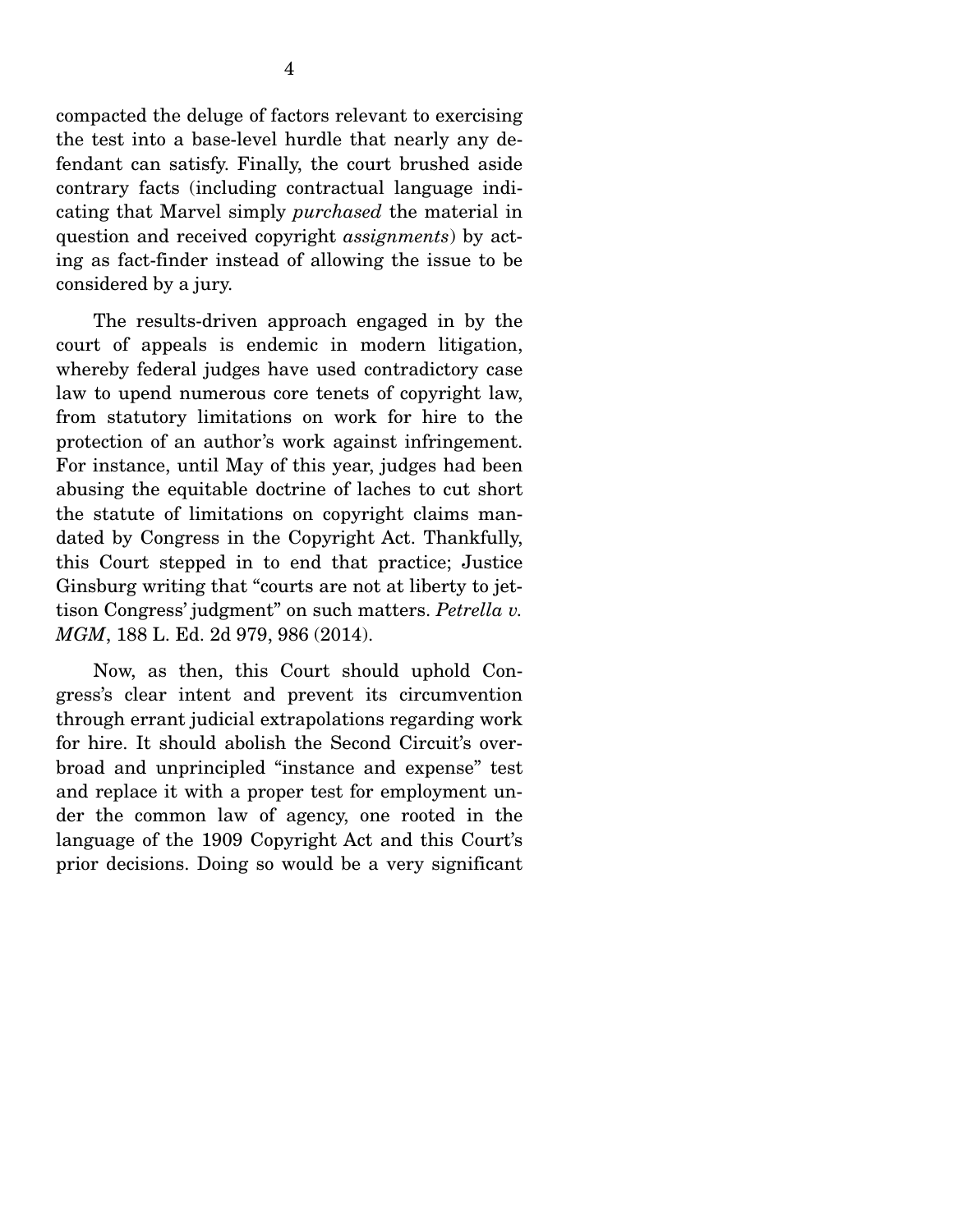step towards returning federal copyright law to one of balance, measure, and predictability.

#### **ARGUMENT**

--------------------------------- ---------------------------------

#### **A. The Second Circuit Employed Law Unsupported By Its Own Precedent, the Text of the Copyright Act, or the Language of This Court.**

In copyright cases, as elsewhere, "it is appropriate to assume that the ordinary meaning of the language that Congress employed 'accurately expresses the legislative purpose.'" *Mills Music, Inc. v. Snyder*, 469 U.S. 153, 164 (1985) (footnote omitted). *Accord INS v. Cardoza-Fonseca*, 480 U.S. 421, 432 n.12 (1987); *Consumer Product Safety Comm'n v. GTE Sylvania, Inc*., 447 U.S. 102, 108 (1980); *Aaron v. SEC*, 446 U.S. 680, 695 (1980); *Greyhound Corp. v. Mt. Hood Stages, Inc*., 437 U.S. 322, 330 (1978). The work for hire provision of the 1909 Copyright Act, 17 U.S.C. § 26 (1976 ed.) ("Section 26"), provides simply that "the word 'author' shall include an employer in the case of works made for hire." Although the statute did not define "employer" or "work made for hire," it is well established that, under common law, "employer" refers to "the conventional master-servant relationship as understood by common-law agency doctrine" (*Community for Creative Non-Violence v. Reid* ("*CCNV*"), 490 U.S. 730, 739-40 (1989)), which *excludes* commissioning relationships. *See, e.g., Clackamas Gastroenterology Assocs., P.C. v. Wells*, 538 U.S.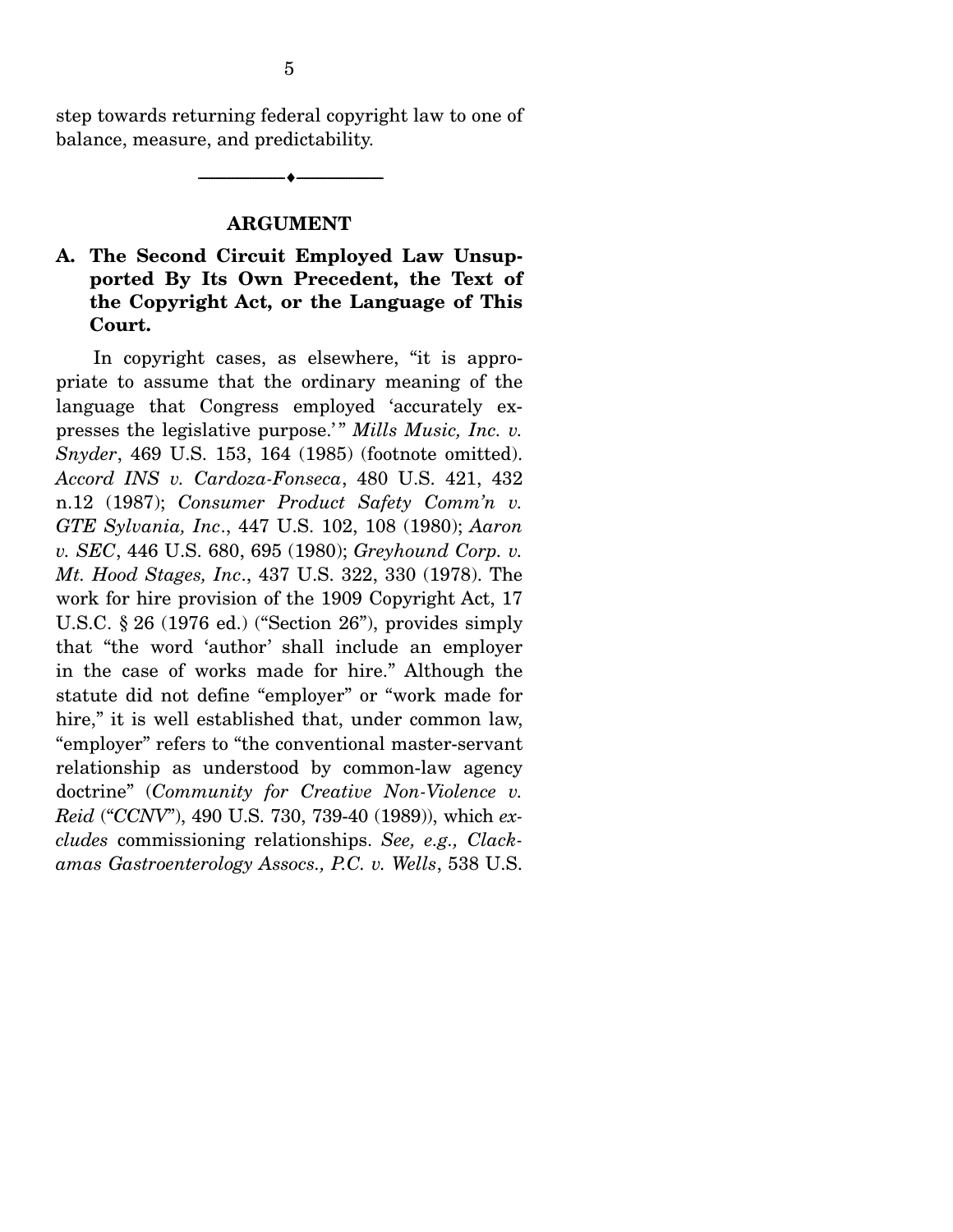440, 445 n.5 (2003). Indeed, case law applied Section 26 *solely* to factual scenarios involving regular, salaried employees until 1965, by which point the text of the 1976 Copyright Act's work for hire provision had been fully developed. *See* Litman, *Copyright, Compromise, and Legislative History*, 72 CORNELL L. REV. 857, 890 n.215 (1987).

 The Second Circuit complemented this plain reading of Section 26 with a common law presumption that, when dealing with a *commissioned* work, the author impliedly agrees to *assign* the copyright, along with the work itself, to the hiring party. *See Yardley v. Houghton Mifflin Co*., 108 F.2d 28 (1939), *cert. denied*, 309 U.S. 686 (1940). Unfortunately, this presumption was warped by a line of cases beginning with *Brattleboro Publishing Co. v. Winmill Publishing Corp*., 369 F.2d 565 (2d Cir. 1966) ("*Brattleboro*"), in which the courts found that, contrary to the plain language of the 1909 Copyright Act, Section 26 could apply to creations by an *independent contractor* made at the requesting party's instance and expense.<sup>3</sup> Ac*cord Picture Music, Inc. v. Bourne, Inc*., 457 F.2d 1213, 1216 (2d Cir. 1972), *cert. denied*, 409 U.S. 997 (1972) ("*Picture Music*") (misinterpreting implied assignment cases as work for hire decisions); *Playboy Enterprises, Inc. v. Dumas*, 53 F.3d 549, 554 (2d Cir.

<sup>3</sup> The Second Circuit presumably took inspiration from *Lin-Brook Builders Hardware v. Gertler*, 352 F.2d 298, 300 (9th Cir. 1965), the first case to coin the term "instance and expense" and which cited no authority for its promulgation.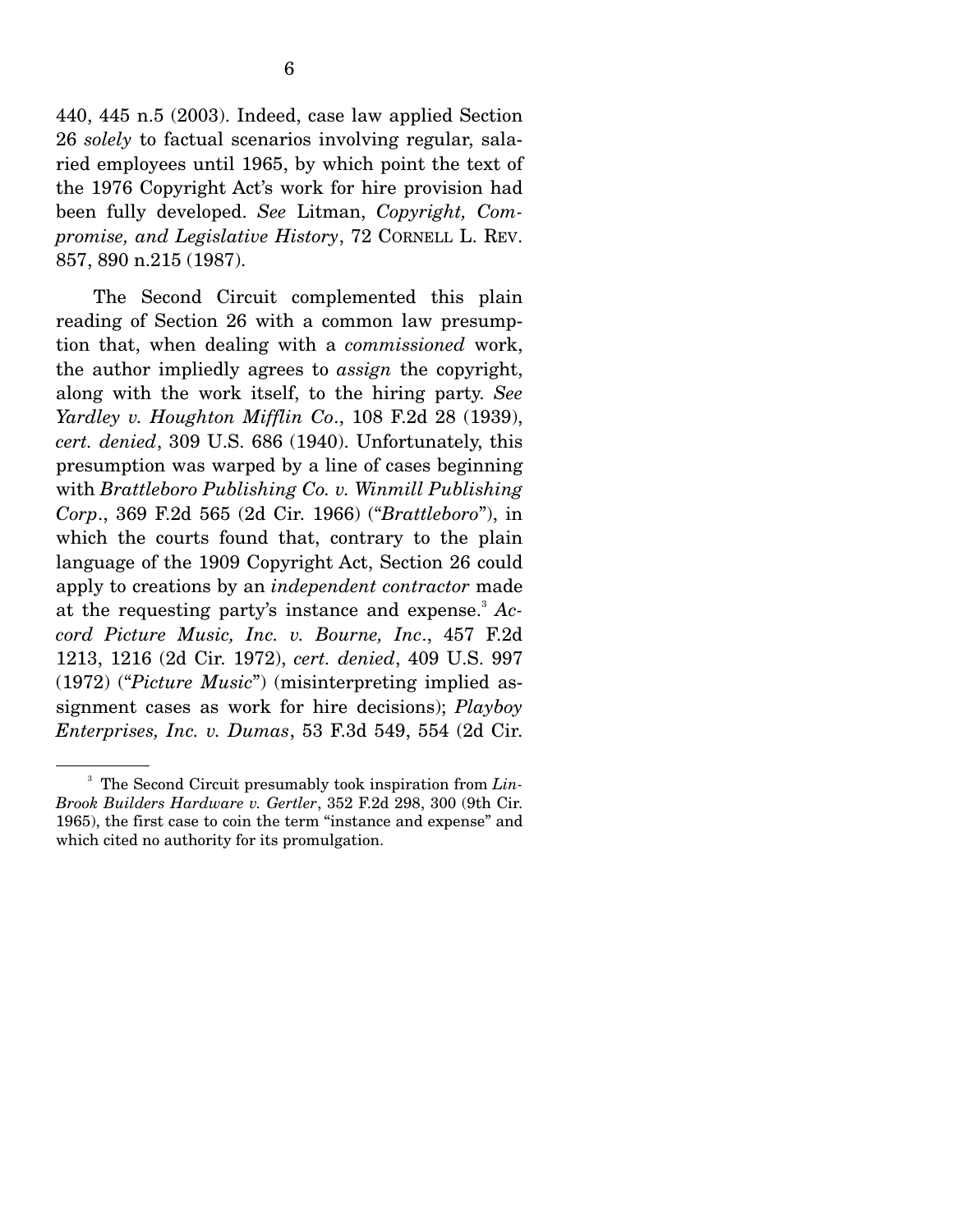1995) ("*Playboy*") (" "an independent contractor is an 'employee' and a hiring party an 'employer' for purposes of [Section 26] if the work is made at the hiring party's 'instance and expense' ")

 The conclusion reached by these cases rested entirely on a misreading of prior decisions finding an implied *assignment* of copyright, which the Second Circuit all but admitted in *Estate of Burne Hogarth v. Edgar Rice Burroughs, Inc*., 342 F.3d 149, 160 n.14 (2d Cir. 2003) ("*Hogarth*"). *Hogarth* further noted that this Court's decision in *CCNV* reinforced the distinction that commissioned works under Section 26 were presumed to have been *assigned to*, not authored by, the commissioning party. *Hogarth* at 162 (citing *CCNV*, 490 U.S. at 744). Yet *Hogarth* brushed aside these concerns, finding itself compelled to follow the line of unsubstantiated "instance and expense" case law and discarding this Court's confirmation in *CCNV* of the Second Circuit's error as mere "dicta." *Id.* at 161-63.

*Marvel v. Kirby* continues this unfortunate tradition of the Second Circuit uncovering past errors and then swiftly burying them. The court of appeals comes to the same conclusions as *Hogarth*, acknowledging that both this Court and the nation's leading copyright treatise have criticized the Second Circuit's approach to Section 26. Opinion at 37, n.8 (citing *CCNV*, 490 U.S. at 744 and 3 MELVILLE NIMMER AND DAVID NIMMER, NIMMER ON COPYRIGHT § 9.03[D]). Yet the court goes on to apply this very same erroneous approach to unfairly deprive the Kirby family of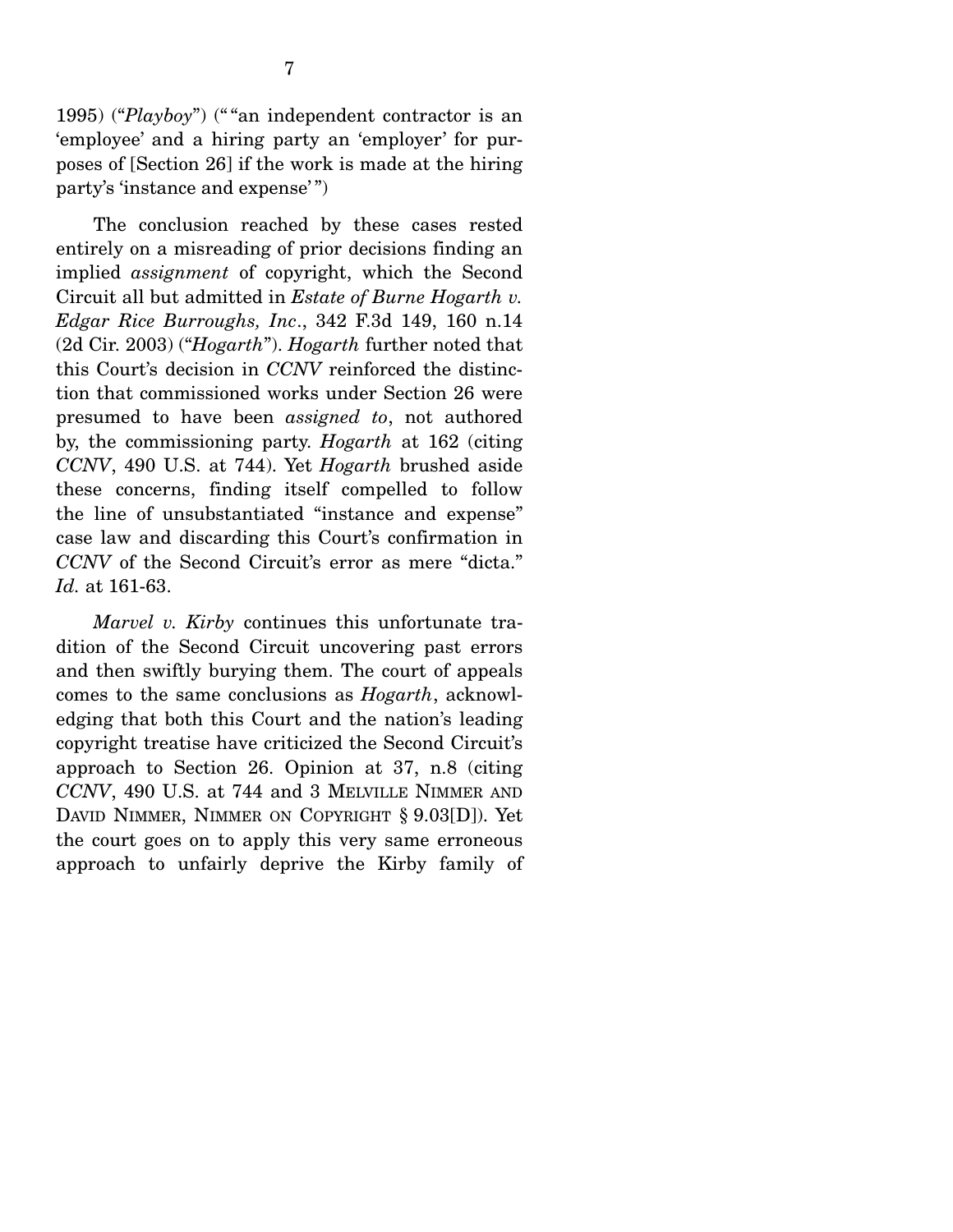valuable statutory rights, apparently resigning itself to perpetuate bad law and inequitable decisions unless and until this Court requires it to stop doing so.

 The Section 26 cases that currently control the Second Circuit's analyses amount to a policy preference disguised as adherence to precedent. Yet while *stare decisis* may promote judicial predictability and consistency, "[it] is not an inexorable command; 'rather, it is a principle of policy and not a mechanical formula of adherence to the latest decision.'" Payne *v. Tennessee,* 501 U.S. 808, 828 (1991) (quoting *Helvering v. Hallock*, 309 U.S. 106, 119 (1940)). The circuits are acutely aware that their current application of Section 26 to non-employee cases is an unprincipled legal aberration, and despite multiple opportunities to self-correct, have deferred to compounding legal error. In doing so, the circuits contort copyright law in favor of the publishers and media conglomerates, who are the primary beneficiaries of the uncertainty created by their decisions.

#### **B. The Court of Appeals' Ability to Engage In Outcome-Oriented Jurisprudence Stems Directly From Its Curation Of Nebulous and Inconsistent Case Law.**

The approach to copyright cases retained by the court of appeals in spite of its lack of doctrinal support persists, in large part, because it affords judges unparalleled discretion by which to conduct their analyses. Copyright litigation often hinges upon close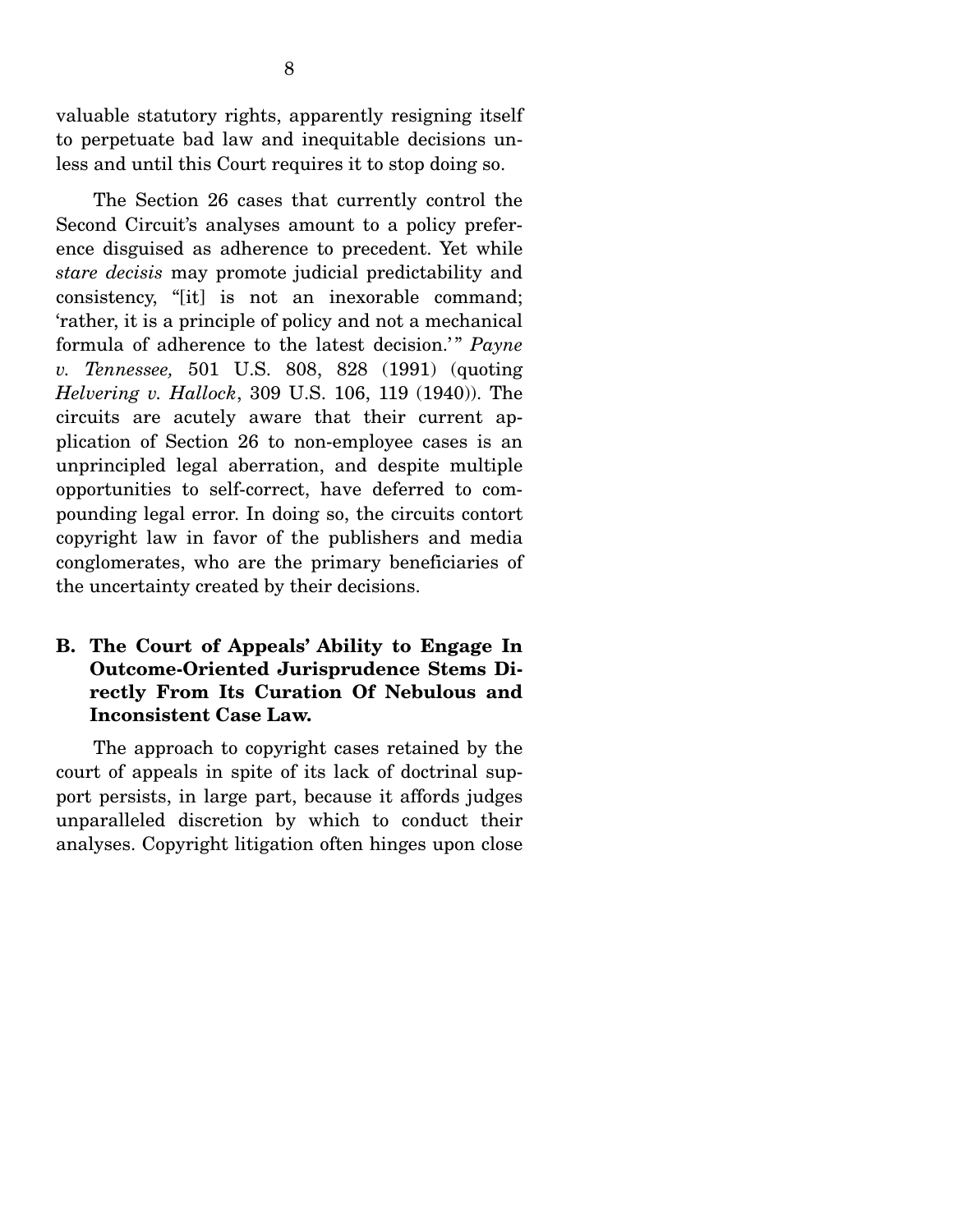questions of fact, making summary judgment in its context traditionally frowned upon. *Hoehling v. Universal City Studios, Inc*., 618 F.2d 972, 977 (2d Cir. 1980). Yet the vast majority of copyright claims filed against major studios or publishers are now dismissed in short order on summary judgment or earlier, depriving litigants of due process and their right to trial by jury.<sup>4</sup> In short, judicial economy has been prioritized over constitutional mandates, and the route taken to accomplish this has resulted in a breakdown of coherent law.

 As plainly illustrated by the Opinion, the Second Circuit has been unable to afford any measure of predictability to its analyses under the "instance and expense" test. When the court of appeals surveyed its "not so tidy" case law for "a set of principles applicable" to determining work for hire under Section 26 (Opinion at 37), those it derived cut in every conceivable direction and often conflicted. *See, e.g.,* Opinion at 37-39 (creative contributions to work strongly suggesting work for hire in some cases, but not in others), 39 (finding *CCNV* factors such as the provision of tools "controlling" in some cases, having "no

<sup>4</sup> *See* fn. 2, *supra*; *see also*, Hon. W.G. Young, *Vanishing Trials – Vanishing Juries – Vanishing Constitution*, 40 SUFFOLK U. LAW REV. 67, 78 (2006); Arthur L. Miller, *The Pretrial Rush to Judgment: Are the "Litigation Explosion," "Liability Crisis," and Efficiency Cliches Eroding Our Day In Court And Jury Trial Commitments?*, 78 N.Y.U. LAW REV. 982, 1064; 1066; 1071-1072; 1133-1134 (2003); Robert P. Burns, *The Death of the American Trial* (2009).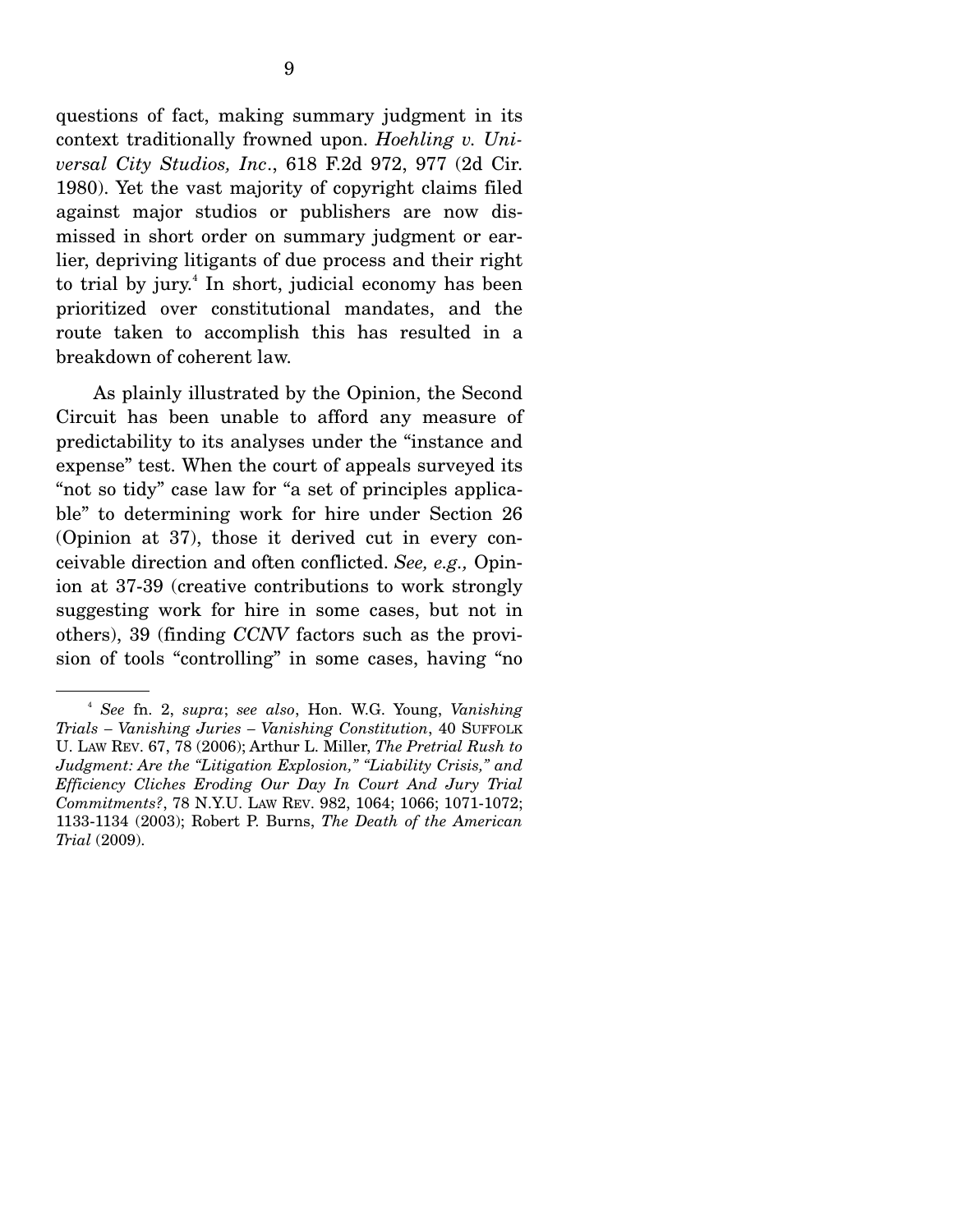bearing" in others). The subsequent application of these factors to the facts of the case was no less contradictory. *See, e.g.,* Opinion at 50-51, 53-54 (claiming Kirby did not have to "speculate" that Marvel would use his work, yet also noting Marvel *had and exercised* the right to reject Kirby's work).

 The latitude with which the court was thus able to conduct its examination, and the seemingly low work for hire threshold it enunciated, calls back to an unpredictable style of jurisprudence in which courts interpret defined language "in the light of the mischief to be corrected and the end to be attained." *Nationwide Mut. Ins. Co*. *v. Darden*, 503 U.S. 318, 325 (1992) (quoting *United States v. Silk*, 331 U.S. 704, 713 (1947)). The court was able to mix and match components of various factors to marshal what it believed to be a preponderance of evidence in the Respondents' favor, ignoring clear legal impediments along the way – such as that Respondents' payment of a "sum certain" should have only satisfied the "expense" prong if paid pursuant to a financial *commitment* to Kirby at the time he created his works, and that Marvel had none. *See Hogarth*, 342 F.3d at 163 (publisher was contractually obligated to pay a guaranteed fixed sum); *Twentieth Century Fox Film Corp. v. Entertainment Distribution*, 429 F.3d 869, 881 (9th Cir. 2005) ("*Twentieth Century*") (publisher was contractually obligated to pay a "nonrefundable" cash advance); *Brattleboro*, 369 F.2d at 568 (hiring party was obligated to bear expense of creating work whether or not accepted or used).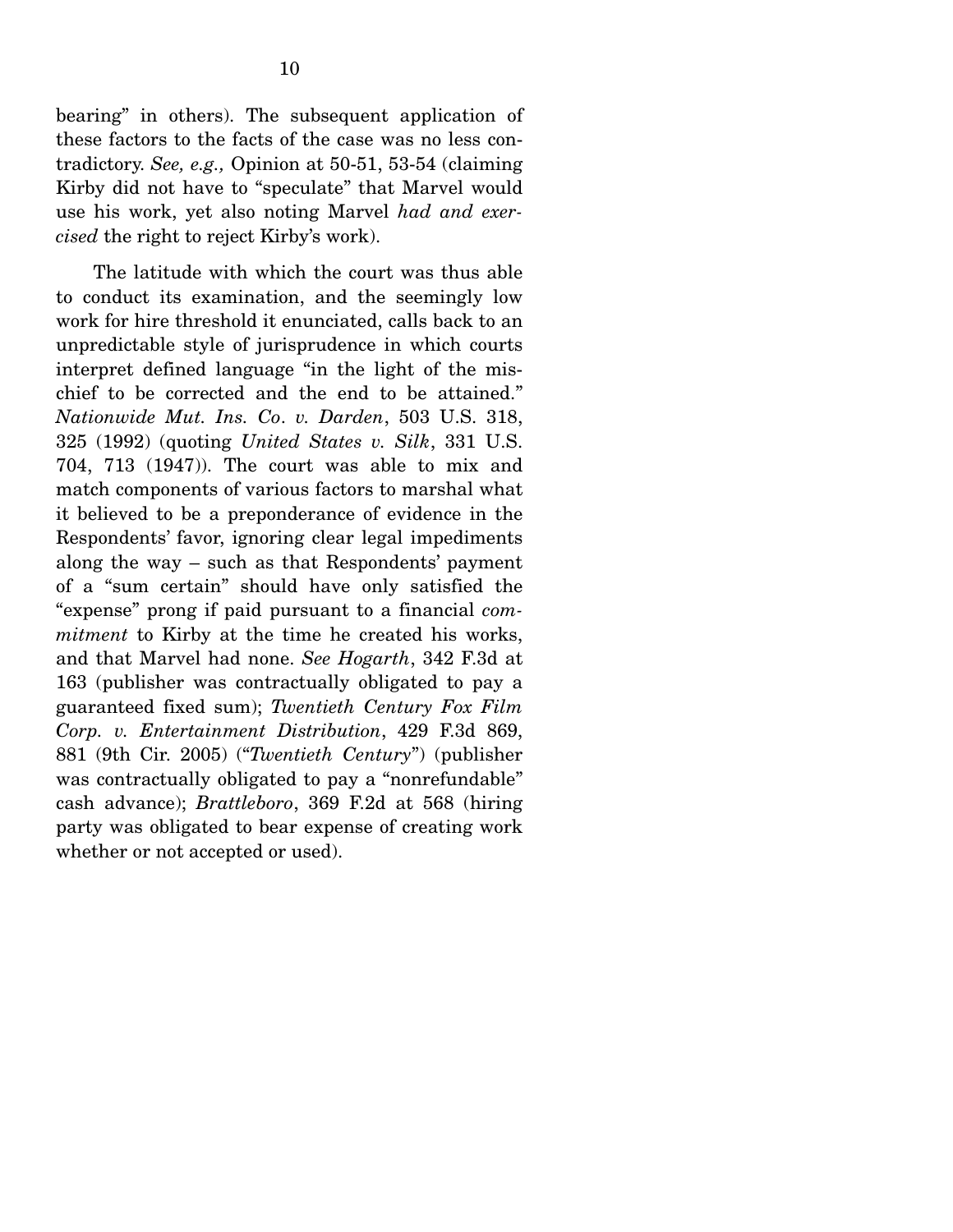As noted by Petitioner, the standard for determining instance and expense utilized by the Second Circuit broadly encapsulates publishing arrangements so diverse that copyright vesting in the actual creator is the exception rather than the rule.<sup>5</sup> Cert Petition at 24-26. Even though the question of whether a work is "made for hire" under Section 26 turns on "the mutual intent of the parties" (*Martha Graham*, 380 F.3d at 634 n. 17), and such "questions . . . as to the parties' intent . . . are generally for the trier of fact" (NIMMER ON COPYRIGHT  $\S$  12.10[A]), the court of appeals saw fit to operate as fact-finder and negate contrary evidence based on its own beliefs and speculation. *See, e.g.,* Opinion at 47-48 (dismissing the evidentiary value of assignment agreements between the parties due to the "likelihood" that they were "redundancies" desired by Marvel). That the court could claim it viewed the evidence in the light most favorable to Petitioners, yet explicitly and repeatedly construe said evidence against them, merely illustrates how far removed copyright litigation has become from any pretense of adhering to principles of due process.

<sup>&</sup>lt;sup>5</sup> Yet the standard is also malleable enough to swing in the complete opposite direction. *See, e.g., Martha Graham School & Dance Foundation, Inc. v. Martha Graham Center of Contemporary Dance, Inc*., 380 F.3d 624, 635 (2d Cir. 2004) ("*Martha Graham*") (holding that a work created by a traditional employee "as a special job assignment, outside . . . [his] regular duties" is not "work for hire," even though the employer pays for (i.e., "expense") and has a right to supervise the work (i.e., "instance").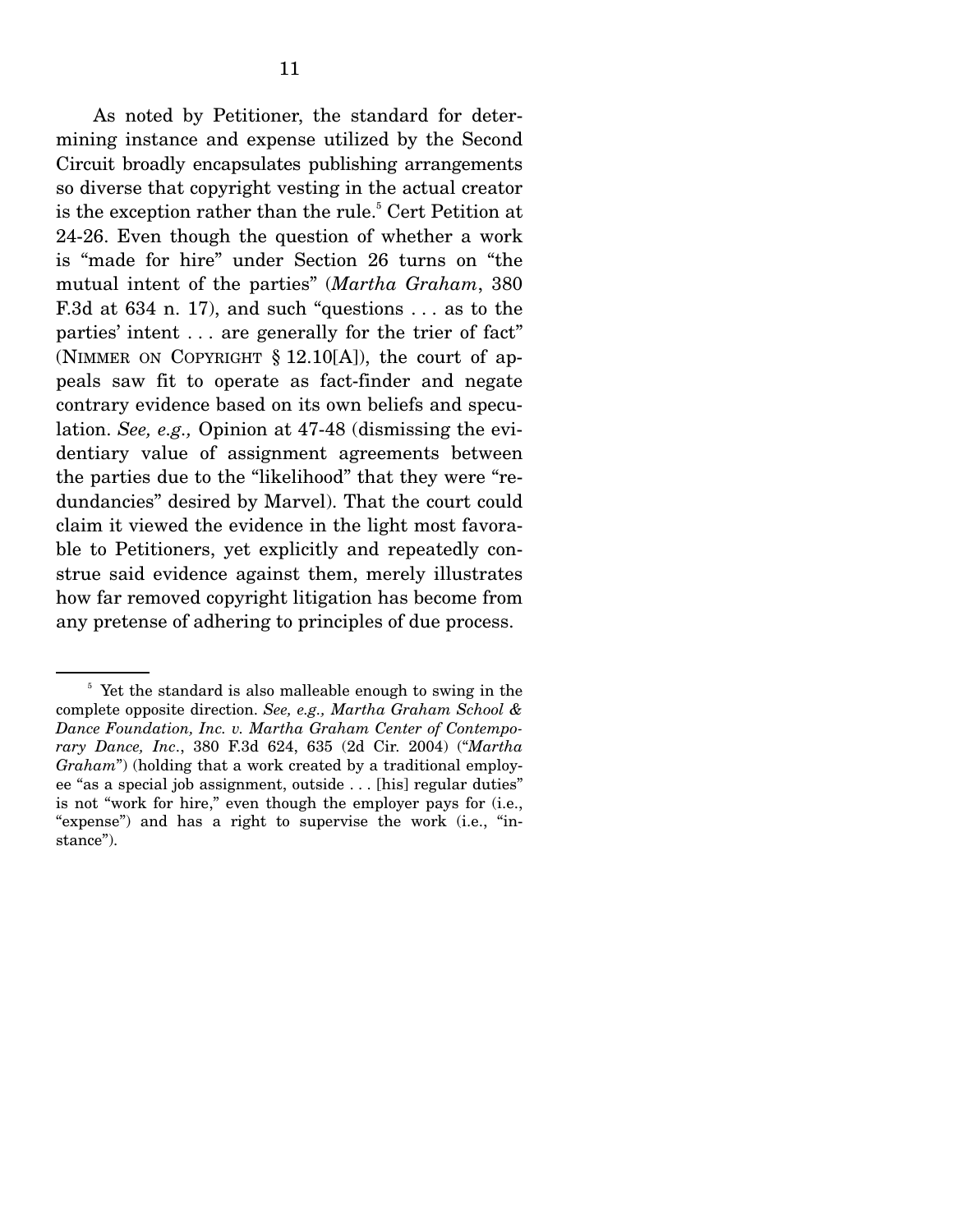The federal courts' curating of inconsistent case law has been key to their ability to conduct copyright analyses in this nearly *ad hoc* fashion. Much as the Second Circuit has ignored *CCNV,* other seminal copyright cases by this Court have gone unheeded in the lower courts as well. *Compare Feist Publications, Inc. v. Rural Tel. Serv. Co*., 499 U.S. 340, 361-62 (1991) (articulating a "selection and arrangement" test for copyright protection) and *Tufenkian Import*/ *Export Ventures, Inc. v. Einstein Moomjy, Inc*., 338 F.3d 127, 135-136 (2d Cir. 2003) (replacing the selection and arrangement test with a contrary "filtration" test). This pattern of practice substantially undermines the predicable and uniform adjudication of copyright law and presents compelling grounds for this Court to intervene. *See* R. Stern et al., SUPREME COURT PRACTICE 232 (8th ed. 2002) ("A direct conflict between the decision of the court of appeals of which review is being sought and a decision of the Supreme Court is one of the strongest possible grounds for securing the issuance of a writ of certiorari").

#### **C. The Second Circuit's Use Of The "Instance and Expense" Test Creates Unnecessary Uncertainty In Copyright Law, Chilling Authors' Rights.**

The Second Circuit's use of Section 26 to reclassify the commissioned work of independent contractors as the work-for-hire of an employee is not only problematic from a textual and doctrinal standpoint, but from a policy standpoint as well. The "instance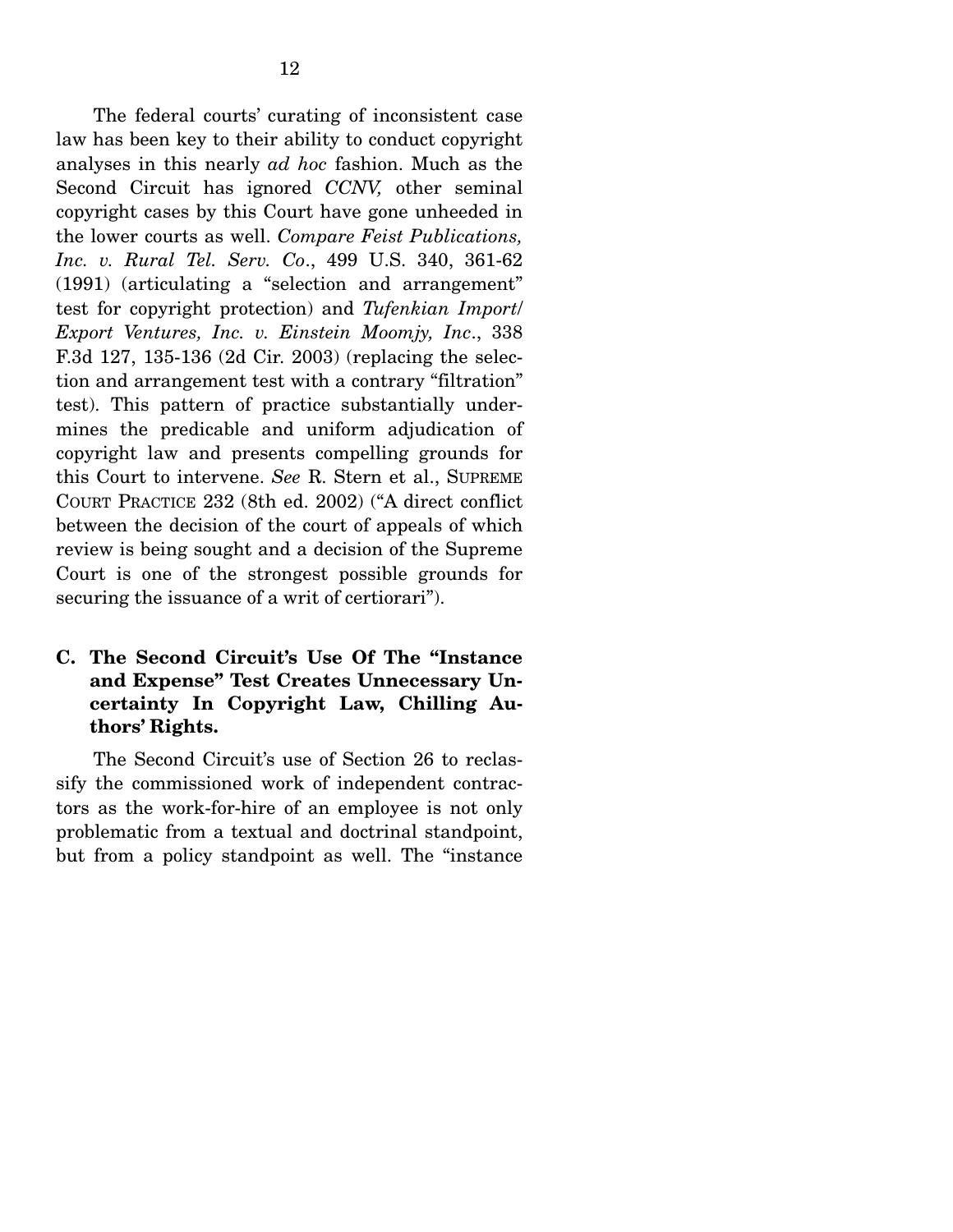and expense" test injects pronounced uncertainty into the status of countless copyright transactions conducted under the 1909 Copyright Act, many of which will require complex *post hoc* determinations as to their ownership status. *See* 1 P. Goldstein, GOLDSTEIN ON COPYRIGHT (2005) § 4.3, at 4:38 ("Many works now protected under the 1976 Act were created at a time when the 1909 Act was in effect," and "[i]t is the 1909 Act and not the 1976 Act that governs the determination whether these works are works made for hire").

 In *Fogerty v. Fantasy, Inc.,* 510 U.S. 517 (1994), this Court noted that "it is peculiarly important that the boundaries of copyright law be demarcated as clearly as possible." *Fogerty*, 510 U.S. at 526-27; *accord Matthew Bender & Co. v. West Publ'g Co*., 240 F.3d 116, 122 (2d Cir. 2001). The same is true of ensuring that the word "employer" is understood the same way from statute to statute in order to "enhanc[e] predictability and certainty of copyright ownership." *CCNV*, 490 U.S. at 740, 749. The decisions of the Second Circuit, at issue, have served only to obscure and complicate these issues rather than to clarify them.

 Because of the substantial ambiguity in the current body of federal case law, modern copyright litigation has become unjustifiably unpredictable, with the determination of each case resting almost entirely on the unfettered discretion of the judiciary. Judge William H. Pauley III of the Southern District of New York admitted in a recent copyright decision that "[i]t is hard to discern the difference between the legal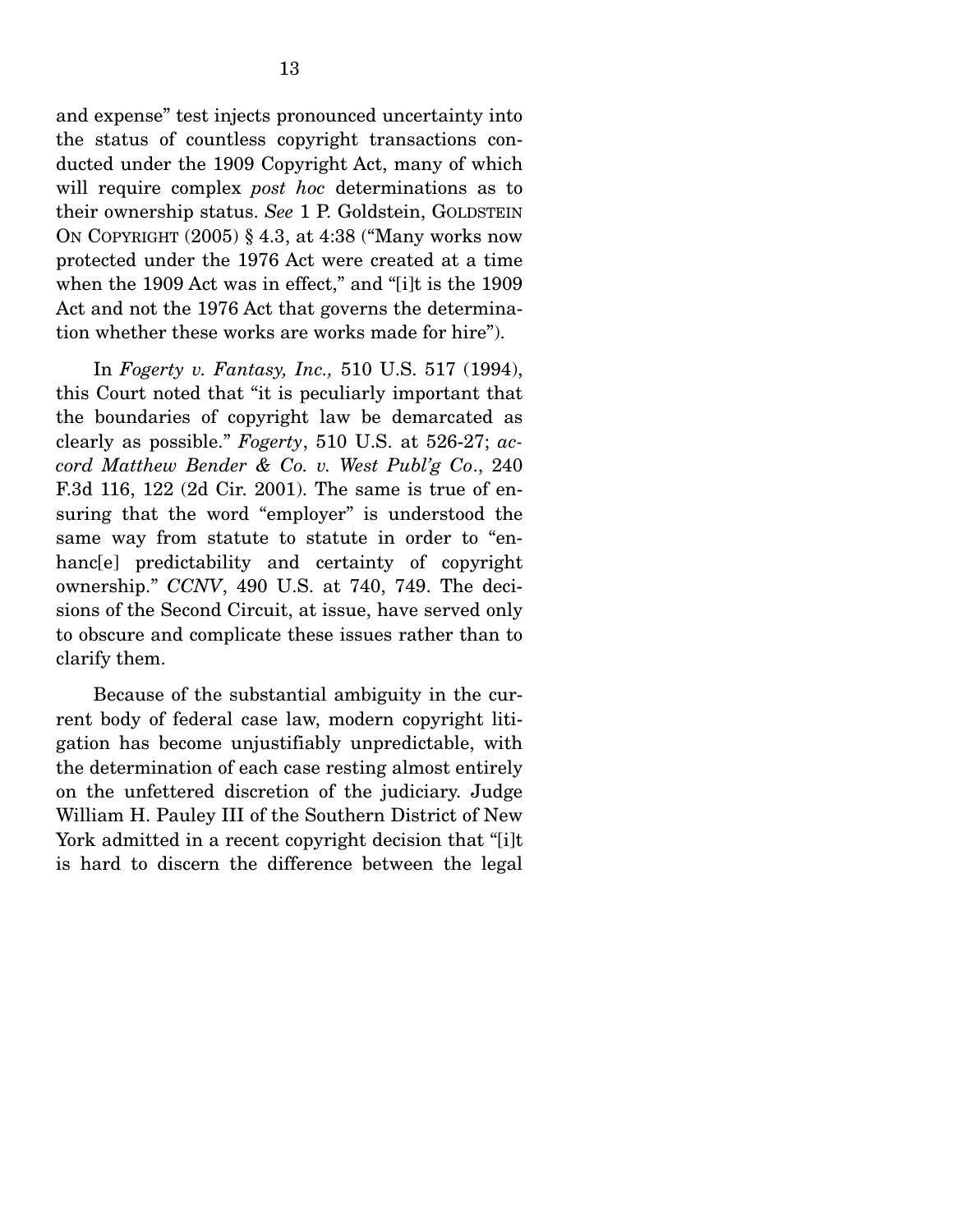analysis a district judge undertakes at the motion to dismiss stage when the works in question are attached, and the factual analysis the same judge undertakes during a bench trial." *Hallford v. Fox Entm't Group, Inc*., 2013 U.S. Dist. LEXIS 19625, 9-10 (S.D.N.Y. 2013) "The uncertainty of this distinction," he wrote, "has the potential to remove questions of fact from a jury, authorize district judges to resolve such questions, and empower appellate judges to review what are essentially factual determinations *de novo*." *Id.*

 With district judges so tasked to resolve copyright claims *de novo* through the filter of incoherent law, creators simply cannot know what method of analysis will be employed or factors accorded the greatest (or *any*) weight in adjudicating their claims, chilling the filing of copyright suits to enforce their rights. This results not only in haphazard doctrinal development, but also in the fundamental destabilization of copyright law, as judicially-constructed tests prove capable of eclipsing the plain text and meaning of statutes and ultimately swallowing them whole. The legal confusion that inevitably follows is contrary to both the language and spirit of this Court's rulings in *CCNV* and *Fogerty,* and the Second Circuit's exacerbation of these problems warrants reversal here.

 To the extent that the Second Circuit's decision in *Hogarth* and this case is predicated on purported gaps, ambiguities, or dicta in this Court's prior decisions, the Court should reassert the observations regarding work for hire contained in *CCNV* with the